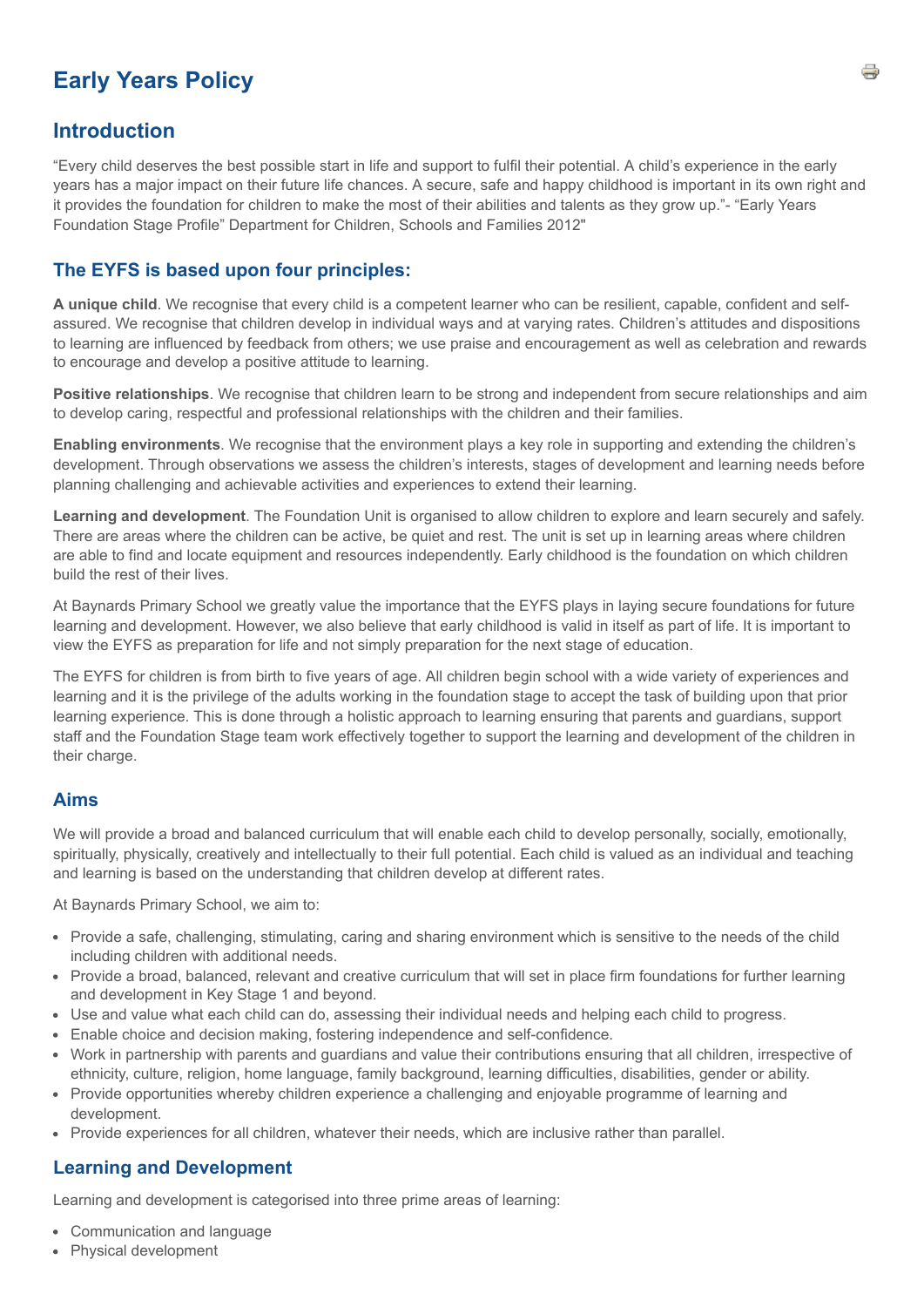Personal, social and emotional development

Additionally there are four specific areas of learning:

- Literacy
- Mathematics
- Understanding the world
- Expressive arts and design

There are three characteristics of learning explored throughout the Early Years Framework. These are:

- playing and exploring children investigate and experience things, and 'have a go';
- active learning children concentrate and keep on trying if they encounter difficulties, and enjoy achievements; and
- creating and thinking critically children have and develop their own ideas, make links between ideas, and develop strategies for doing things.

#### **Observation, Assessment and Planning**

Good planning is the key to making children's learning effective, exciting, varied and progressive. Effective learning builds on and extends what children know and can already do. Our planning shows how the principles of the EYFS are put into practice and is always informed by observations we have made of the children, in order to understand and consider their current interests, development and learning needs. All staff who work in the Foundation Stage are involved in this process.

The planning within the EYFS is based around the children's interests. These plans are used by the EYFS team as a guide for weekly planning. However, we may alter these in response to the needs of the children. We make regular assessments of children's learning and we use this information to ensure that future planning reflects identified needs. Assessment in the EYFS takes the form of long, short and recorded observations using an online learning journey called Tapestry, and this involves the teacher and other adults as appropriate. These observations are recorded and used to inform the Head Teacher. The parents and guardians are given the opportunity to meet with the Foundation Stage Team each term and, at the end of the third term, we provide a written summary in relation to the children's early learning goals to parents and guardians.

## **Learning Through Play**

At Baynards Primary School, we do not make a distinction between work and play. Children learn through planned play activities and staff will decide when child-initiated or adult-led play activities would provide the most effective learning opportunities.

## **The Induction Process**

During the Summer Term prior to starting school the following September the following visits are conducted:

- Foundation staff will visit pre-school settings from which September's intake will be taken.
- The on-site pre-school and nursery visit with their staff and the prospective children
- Where possible, Early Years staff visit each child in their home environment.
- Each child and their parents and carers will be invited to spend some time at Baynards Primary School in order to familiarise themselves with both the staff and the environment. There are four induction sessions following a parents meeting. However we are flexible and if some children require further sessions this is carried out.
- During the first week, children will attend for the morning session for the first few days and then we introduce lunch by the end of the week.
- During the second week, children will attend for the morning session and lunch for the first few days and then they can start a full day. Unless the staff or parents or guardians agree that it is not in the best interests of an individual child.

## **Home and School Links**

We recognise that parents and carers are a child's first and most enduring educators and we aim for the schools and parents and carers to work closely. This can have a very positive impact on a child's development but relies on a two-way flow of information and knowledge.

We will develop this working relationship between the school and parents and carers as follows:

- We will outline the school's expectations in a Home School Agreement.
- We will hold a parent consultation early in the year to establish how a child is settling into the school environment.